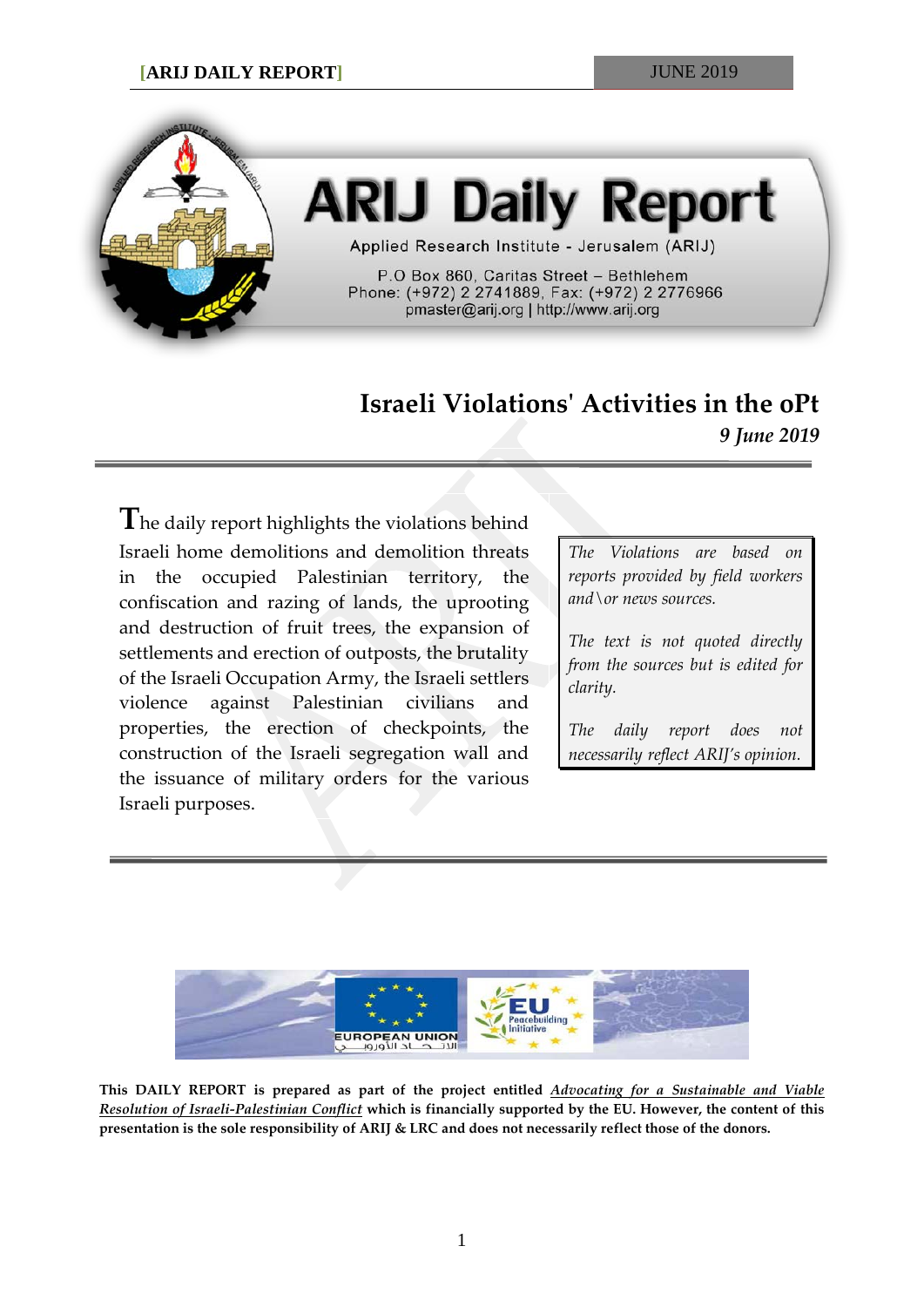#### **Brutality of the Israeli Occupation Army**

• The Israeli occupation Army (IOA) shot a young Palestinian man near the Shuyukh al-Aroub area, north of Hebron, in the southern West Bank. The young man was moderately wounded by a live bullet in the back, during confrontations that broke out with the occupation forces in Al- Shuyukh area. (IMEMC 9 June 2019)

### **Israeli Arrests**

- The Israeli occupation Army (IOA) detained 37 Palestinians, including three women, during the Al-Fitir Muslim Feast. The detentions took place within three days. Eleven of the detained Palestinians were taken prisoner from their homes in several parts of Jenin governorate, in northern West Bank, and added that two of them are women. The IOA also detained six Palestinians, including a young woman, from several parts of occupied East Jerusalem. Five other Palestinians were abducted from Qalqilia governorate, five in Bethlehem, four in Ramallah, three in Tubas, one in Tulkarem, in addition to two, including a child, from Hebron. (IMEMC 9 June 2019)
- The Israeli occupation Army (IOA) detained a Palestinian teenage boy in occupied East Jerusalem. The detained teen, Osama Shaher Abu Za'nouna, 17, is from Hebron city, in the southern part of the occupied West Bank. Abu Za'nouna family reported him missing, on Saturday morning, after he failed to show up for a final exam for school. The teen was taken prisoner after Israeli police officers stopped and searched him when they received a report about a "suspicious person." He was moved to an interrogation facility in Jerusalem. (IMEMC 9 June 2019)
- Palestinian prisoner Hassan al-'Oweiwi is on his 68th day of hunger strike, protesting his imprisonment without charge or trial under Israeli administrative detention. On 6 June 2019, Aweiwi was transferred to a civilian hospital, Barzilai, after the severe deterioration of his health after over two months without food. He is currently being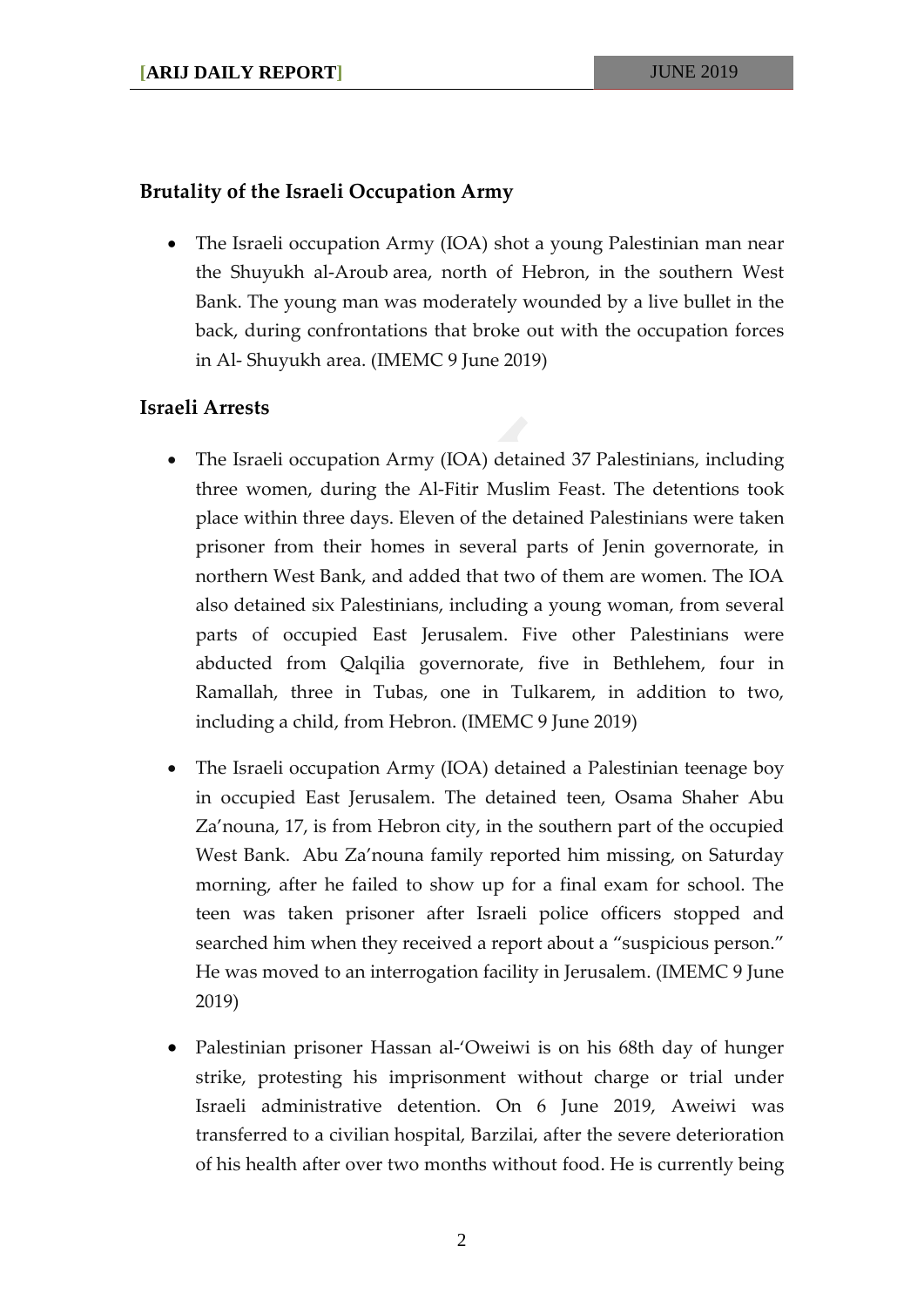held in Ramle prison clinic. Al-'Oweiwi, 35, had lost over 20 kilograms since he launched his hunger strike. The married father of three from al-Khalil was seized by Israeli occupation forces on 15 January 2019 and transferred to administrative detention – imprisonment without charge or trial. (IMEMC 9 June 2019)

#### **Israeli Settler Violence**

- Dozens of Israeli settlers broke into the Al-Aqsa Mosque compound guarded by Israeli police. Around 330 Israeli settlers entered the compound through the Moroccan Gate, which leads to the Al-Buraq Wall plaza, inside the Old City of Jerusalem. (IMEMC 9 June 2019)
- A group of Israeli settlers attempted to stop the workers of the Wataniya Palestine Mobile Telecommunication Public Shareholding Company from installing a cellular tower, east of Hebron city, in the southern part of the occupied West Bank. Approximately 50 settlers from the Havat Gal outpost and Keryat Arba' settlement, accompanied by many IOA, tried to stop the installation of the tower on the rooftop of a Palestinian home in the al-Kassara area, east of Hebron city. The attack, and the attempt to stop the work, took place while many Israeli companies have been installing cellular towers in the same area, in the occupied city. (IMEMC 9 June 2019)

#### **Other**

• US. Ambassador to Israel David Friedman said that Israel has the right to annex some but "unlikely all" of the West Bank in an [interview](https://www.nytimes.com/2019/06/08/world/middleeast/israel-west-bank-david-friedman.html) with *The New York [Times](https://www.nytimes.com/2019/06/08/world/middleeast/israel-west-bank-david-friedman.html)* on Friday. This comes after Prime Minister Benjamin Netanyahu promised to begin annexing settlements in the West Bank, a move that would put a dent in any attempts at a twostate solution in the area. "Under certain circumstances, I think Israel has the right to retain some, but unlikely all, of the West Bank," Friedman said. Following Friedman's interview, an administration official reacted Saturday, saying: "Our policy has not changed," *The Jerusalem Post*'s Omri Nahmias reports. The comment by Friedman stirred plenty of controversy, since much of the world views Israeli settlements in the West Bank as illegal. Friedman further clarified that the "Deal of the Century" was aimed at improving life for Palestinians, but without any "permanent resolution to the conflict." However, the United Nations resolution in 2016 allowed by the Obama